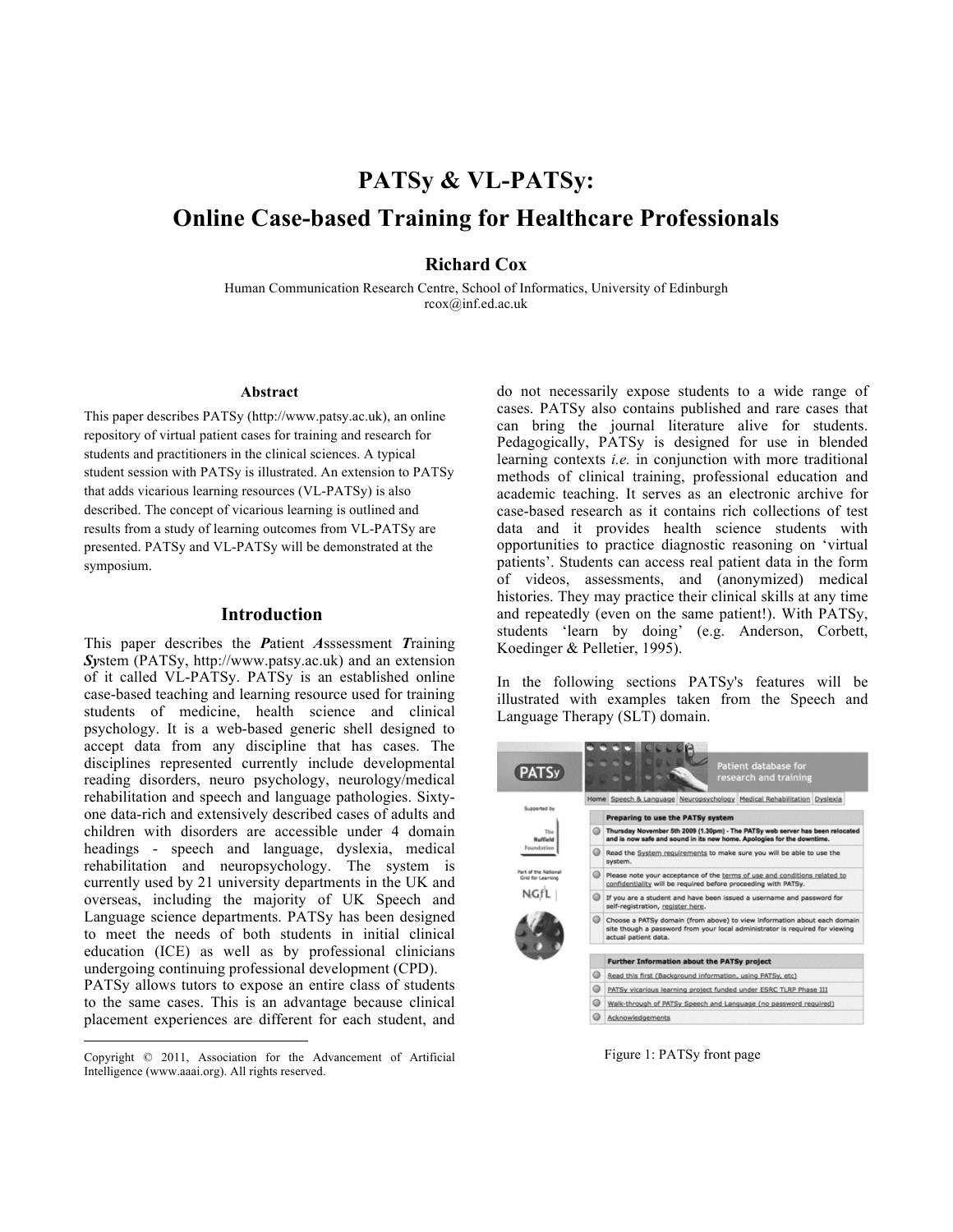#### **Clinical reasoning in SLT**

Teaching clinical reasoning is very challenging because students find hypothesis generation and systematic hypothesis testing very difficult. The cognitive load of diagnostic reasoning is immense. *Inter alia*, students need:

- knowledge of heuristics for the generation of hypotheses based on theory or observation
- an ability to conceptualize the problem space and represent it appropriately
- the ability to design a testing strategy (e.g. explore one thing at a time)
- to be able to change strategy as a function of reasoning stage (e.g. do 'broad brush' tests first)
- an ability to weigh evidence

(Hoben, Varley & Cox, 2007).

Experienced SLT therapists diagnose speech & language disorders using a variety of reasoning modes. Novices, however, are encouraged to generate and test hypotheses *i.e.* operate exclusively in the hypothetico-deductive mode. Hypothesis testing takes the form of assessing a patient's language performance using appropriate (psychometric and language) tests and testing sequences. As a student's expertise slowly develops, s/he must be scaffolded during the transition to more heterogeneous, expert modes that include case-based reasoning. The challenge is to support students to help them `grow' their personal case-base so that it becomes large and varied enough to allow them to add case-based reasoning to their reasoning repertoire. PATSy (and VL-PATSy - described below) are designed to support such learning transitions.

#### **A typical student PATSy session**

The student logs in (Figure 1) and selects a domain (e.g. Speech and Language) and is directed to the speech and language home page. The student then selects the required type of case. This can be by age group - ("adult, child, either. The student can also set logging to "on" or "off". A PATSy log records, for each student, system-generated data (time stamped logs of PATSy areas visited, tests accessed, test items `administered' to the patient, etc.). This system-generated data is interleaved with text written by the student in response to prompts such as 'Conclusions so far?, and 'What next?' Throughout a PATSy training session students are encouraged to state their modelderived hypotheses in advance, to reflect on their conclusions and to explicitly state what they plan to do next based on those conclusions.

Selecting case 'DBL', the user is presented with a list of options (Figure 2). The case consists of a medical history, video clip(s) and assessment data. At this point students typically observe video clips of the patient speaking or read the medical history. The student may then be required to formulate a clinical hypothesis, based on his or her initial observations.

A wide range of test data is available for each patient (average 27 tests - Figure 3). Test data consists of text, images, phonetic (IPA) transcriptions of patient utterances, and audio clips of clinician and patient utterances and spoken responses. Tutors can choose to instruct students to optimize their test selections in order to efficiently converge on a diagnosis to spare the `patient' unnecessary testing and to minimize costs.

| (PATSy)                | <b>Patient DBL Information</b>                                         |  |  |  |
|------------------------|------------------------------------------------------------------------|--|--|--|
|                        | Home Speech & Language Neuropsychology Medical Rehabilitation Dyslexia |  |  |  |
| Patient List<br>Search | Add to Log View Log<br><b>Patient DBL Information</b>                  |  |  |  |
|                        | FOT3 Movie 1 (about the PATSy videos)                                  |  |  |  |
|                        | Medical history for the patient (about PATSy medical records)          |  |  |  |
|                        | Test Data (about PATSy tests)                                          |  |  |  |
|                        | Interesting features about this patient                                |  |  |  |
|                        | Contributor(s) details and citation instructions                       |  |  |  |
|                        | Publications relevant to this patient                                  |  |  |  |

Figure 2: Resources for virtual patient case 'DBL' under PATSy's Speech and Language Therapy domain heading.

| (PATSy)                                                            | <b>COOOTCCCCR</b><br>Tests administered for patient DBL                |           |                         |                                                    |  |
|--------------------------------------------------------------------|------------------------------------------------------------------------|-----------|-------------------------|----------------------------------------------------|--|
|                                                                    | Home Speech & Language Neuropsychology Medical Rehabilitation Dyslexia |           |                         |                                                    |  |
| Patient DBL Page<br>$\circ$<br>Patient List<br>$\circ$<br>e Search | <b>Patient DBL Test List</b>                                           |           |                         | Add to Log Wiew Log                                |  |
|                                                                    | <b>Test</b>                                                            |           |                         | <b>Max. Total Correct Score Proportion correct</b> |  |
| <b>Educational Support</b>                                         | ADA L1: Lexical Decision (spoken)                                      | 160       | 143                     | 89                                                 |  |
| e IPA Charts<br><sup>®</sup> Types of test scores<br>explained     | ADA L1Wr. Lexical Decision (written)                                   | 180       | 142                     | 89                                                 |  |
|                                                                    | ADA L2Wr. Reading of Words                                             | <b>BD</b> | 65                      | R1                                                 |  |
|                                                                    | ADA P1: Minimal Pairs same voice nonwords                              | 40        | 39                      | 98                                                 |  |
|                                                                    | ADA P2: Minimal Pairs different voice non-words                        | 40        | 29                      | .73                                                |  |
|                                                                    | ADA RWr. Nonword Reading                                               | Ah        | 20                      | 50                                                 |  |
|                                                                    | Howard & Franklin 100 pictures: Naming                                 | 100       | 6R                      | 68                                                 |  |
|                                                                    | Howard & Franklin 100 pictures: Reading                                | 100       | $\infty$                | .90                                                |  |
|                                                                    | Howard & Franklin 100 pictures: Repeating                              | 100       | 100                     | 1                                                  |  |
|                                                                    | Nonword and Word Repetition                                            | 80        | 73                      | .91                                                |  |
|                                                                    | Palpa 49: Synonym Judgement (spoken)                                   | 60        | 47                      | .67                                                |  |
|                                                                    | Palpa 50: Synonym Judgement (written)                                  | 60        | 48                      | .77                                                |  |
|                                                                    | Pyramids and Palm Trees (picture-picture condition)                    | 62        | 47                      | 500                                                |  |
|                                                                    | Pyramids and Palm Trees (picture-word condition)                       | 62        | 43                      | 83                                                 |  |
|                                                                    | Pyramids and Palm Trees (word-word condition)                          | R2        | 38                      | T3                                                 |  |
|                                                                    | Short-term digit recall (auditory)                                     |           | 3.75                    |                                                    |  |
|                                                                    | Short-term digit recall (visual)                                       |           | $\mathbf{a}$            |                                                    |  |
|                                                                    | Short-term matching span (auditory)                                    |           | 4                       |                                                    |  |
|                                                                    | Short-term matching span (visual)                                      |           | $\overline{\mathbf{3}}$ |                                                    |  |
|                                                                    | TROG (spoken)                                                          | 20        | 11 blocks               |                                                    |  |
|                                                                    | Western Aphasia Battery                                                | 100       | 82.7                    | 827                                                |  |

Figure 3: Tests and assessments available to PATSy users for case 'DBL'

The student records the patient's test results on the test's score sheet, as if the student were actually in a clinic. In light of the test data, the student may revise his or her initial clinical hypothesis until the student is satisfied that sufficient information to diagnose the nature of the patient's speech and language problem has been acquired. To illustrate, consider an item from the Test of Reception of Grammar (TROG - Bishop, 1989) shown in Figure 4.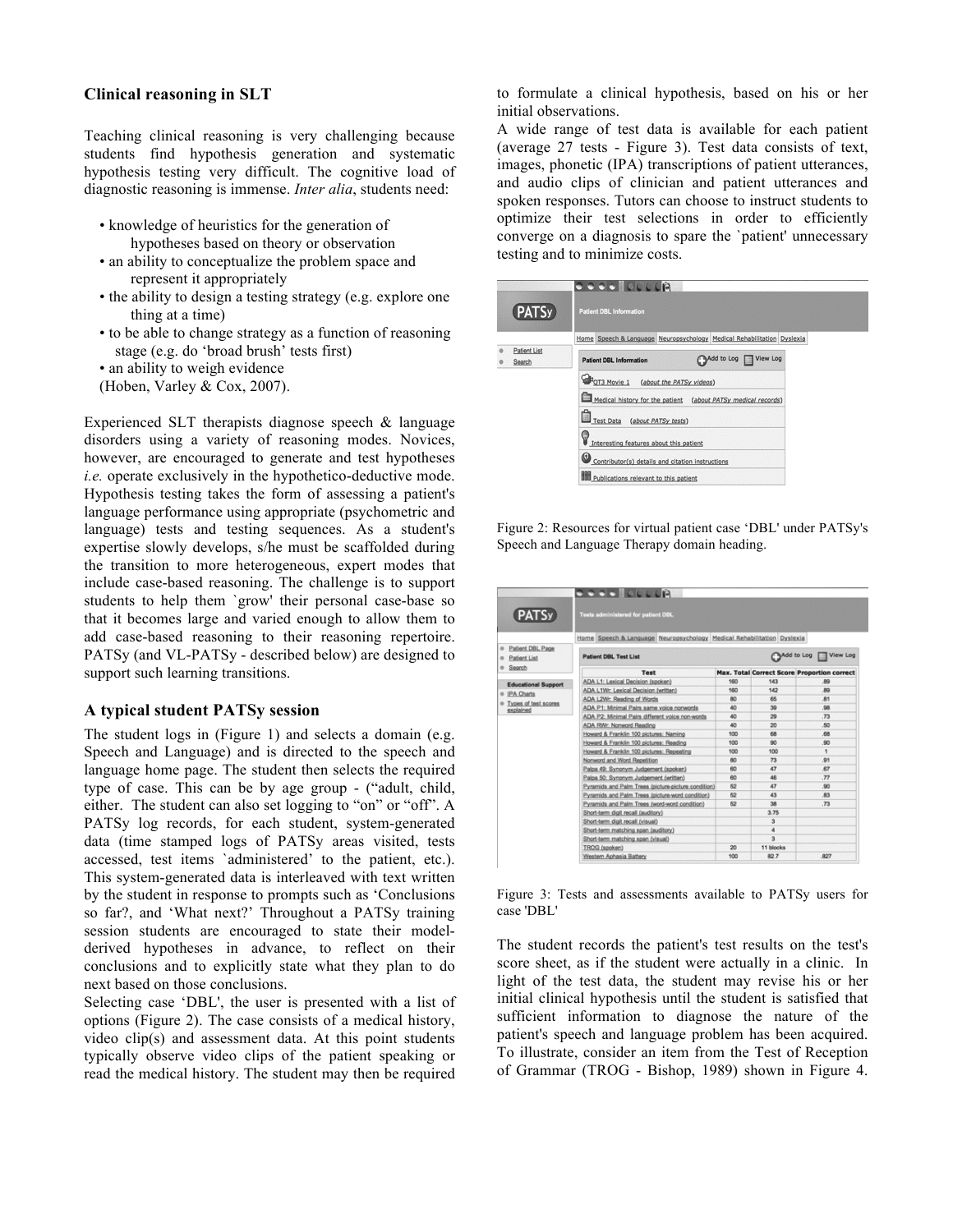The student can play a sound file of the sentence spoken by a speech therapist to the patient "*The pencil on the shoe is blue*"). The student can then click on a button to reveal the picture that the patient pointed to in response (depicted by an animated arrow). Note that the patient made a correct response to this particular item. In the case of erroneous responses, the student is expected to score them and interpret their clinical significance.



(See the previous item) (See the next item)

Figure 4 - Item 54 from the Test of Reception of Grammar (TROG, Bishop, 1989) as realized on the PATSy system.

# **VL-PATSy**

Resources designed to support vicarious learning by students using PATSy's speech and language therapy domain have been added to the original PATSy system. Vicarious learning (VL) is the notion that people can learn through being given access to the learning experiences of others. Our conception of VL draws theoretically from several sources: social cognitive theory (*e.g.* Bandura, 2001), social constructivism (e.g. Palincsar, 1998), evolutionary psychology (e.g*.* Byrne & Russon, 1998), case-based learning (e.g. Williams, 1993), and reflective practice (Schon, 1983). Simple traditional examples are instances such as master classes in music, `crit sessions' in architectural design training, and the process of clinical teachers going through cases with students. In these situations, one student is the focus of tutorial attention, but others present will benefit from observing the interaction. It is a topic of growing interest among educators (*e.g.* Chi, Siler, Jeong, Yamauchi & Hausmann, 2001).

The vicarious learning support system (VL-PATSy) provides students with access to a database of 179 VL videoclips (Figure 5).<sup>1</sup> Each clip is of two people (studentstudent or student-tutor) in dialogue about a clinical reasoning topic. The topics were selected following a study of students' clinical reasoning using PATSy (Howarth et al., 2005). Of the 179 VL videoclips, 90 are studentstudent dialogues and 89 are student-tutor dialogues. The average duration of the VL clips is 2 minutes and 20 seconds (range 25 seconds to 6 minutes 3 seconds). Each clip is tagged with metadata concerning the topic of discussion, nature of participants, duration, etc. (Hoben, Varley & Cox, 2007).

The conversations are not spontaneous - the interlocutors were video recorded while they engaged in task-directed dialogues (TDDs). TDD is a method borrowed from language teaching where it is used for generating discussion where spontaneous discussion is infrequent and where capturing naturally occurring dialogue is difficult and uncontrollable. Previous work (e.g. Lee et al., 1999) has established that dialogue derived from TDD exercises can be more reusable and educationally effective than that captured 'in the wild'. Examples of the topics discussed in the VL-PATSy clips include:

• Two students discussing hypothesis generation,

- hypothesis testing and evidence evaluation
- Two students discussing strategies for making sense of a large amount of data
- A tutor and student discussing working towards the most plausible explanation of the facts
- Two students discussing ruling out diagnoses
- Two students discussing the use of broad versus finegrained tests

• A student and tutor discussing whether a hypothesis is the same as a guess

# -PATSy **Ladyles**

Figure 5: VL-PATSy interface for browsing VL clips. Example shows two students in dialogue about a clinical reasoning topic.

The VL clips are indexed in a variety of ways in the database. For example, students can browse clips at any time by topic and/or phase of reasoning (hypothesis generation, testing, etc.). Alternatively, VL-PATSy can be set to monitor their activities on PATSy and proactively present VL resources when 'reasoning impasse' rules fire5. These are event-condition action (ECA) rules that fire if certain events are detected. For example, an ECA rule might fire if a student using PATSy

<sup>&</sup>lt;sup>1</sup> Further technical details can be found in Cox  $\&$  Pang (2005)